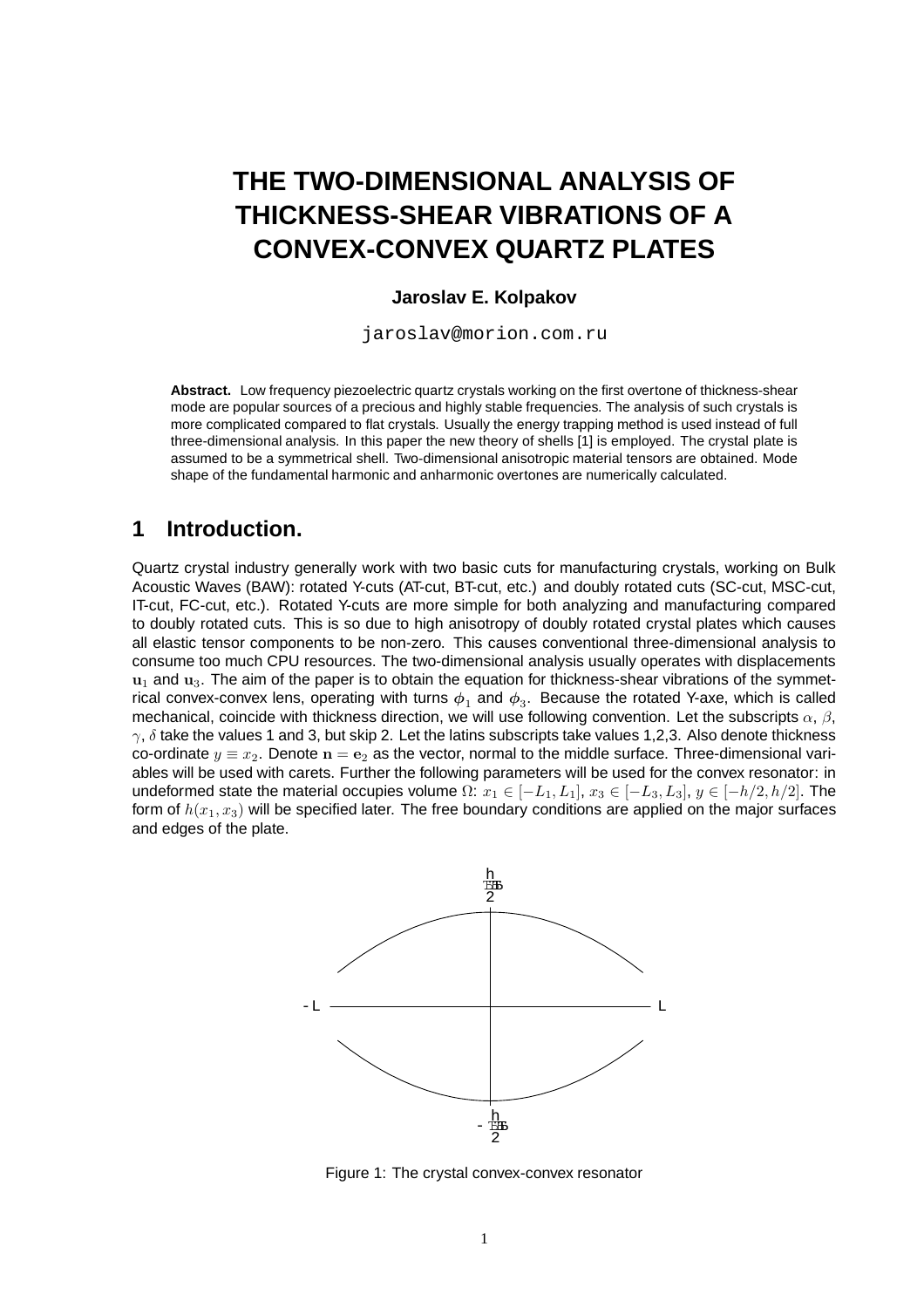# **2 The conventional form of linear piezoelectricity equations.**

The equations of motion at the absence of external forces:

$$
\hat{\nabla} \cdot \boldsymbol{\tau} = \rho \ddot{\hat{\mathbf{u}}}, \quad \boldsymbol{\tau} = \boldsymbol{\tau}^T,
$$
\n<sup>(1)</sup>

$$
\hat{\nabla} \cdot \hat{\mathbf{D}} = 0, \quad \hat{\nabla} \cdot \mathbf{E}' = 0,
$$
\n(2)

where  $\hat{\nabla}$  is Hamilton operator (7),  $\tau$  is the stress tensor,  $\rho$  is the mass density,  $\hat{u}$  is the displacement vector in 3D-space,  $\hat{D}$  is the electrical induction,  $E'$  is the electrical field in the vacuum.

The piezoelectric constitutive equations

$$
\tau = \mathbf{C} \cdot \hat{\boldsymbol{\varepsilon}} - \mathbf{E} \cdot \mathcal{P},\tag{3}
$$
\n
$$
\hat{\mathbf{D}} = \mathcal{P} \cdot \hat{\boldsymbol{\varepsilon}} + \boldsymbol{\varepsilon} \cdot \mathbf{E}.\tag{4}
$$

where E is the electrical field in the crystal,

 $\mathbf{E} = -\hat{\nabla}\varphi,$  (5)

 $\varphi$  is electric potential,  $\hat{\varepsilon}$  is the tensor of the linear deformation

$$
\hat{\varepsilon} = \frac{1}{2} (\hat{\nabla} \hat{\mathbf{u}} + \hat{\nabla} \hat{\mathbf{u}}^T),
$$
\n(6)

C is the elasticity tensor,  $\mathcal P$  is the tensor of piezoelectric modulus,  $\epsilon$  is the dielectric tensor.

## **3 The equations of two-dimensional theory.**

Let us consider the elastic body, occupied volume  $\Omega$ . Let  $x = (x_1, x_3, y) \equiv (x_{\alpha}, y)$  be material (Lagrangian) coordinates. Let  $\mathbf{R}(x,t)$  be radius-vectors of the points in the reference configuration. The vector basis and reciprocal vector basis are defined by following equations:

$$
\mathbf{R}_s = \frac{\partial \mathbf{R}(x,0)}{\partial x^s}, \qquad \mathbf{R}^s \cdot \mathbf{R}_m = \delta_m^s.
$$

Since the linear theory is used, only one Hamilton operator for reference configuration is needed [7]:

$$
\hat{\nabla} = \mathbf{R}^s \frac{\partial}{\partial x^s} \tag{7}
$$

Let  $r(x_\alpha,t)$  be middle surface of the plate. The following interpolation will be used:

$$
\mathbf{R}(x,t) = \mathbf{r}(x_{\alpha},t) + y\mathbf{n}.
$$

Introduce the vector basis for this two-dimensional case:

$$
\mathbf{r}_{\alpha} = \frac{\partial \mathbf{r}(x_{\alpha}, 0)}{\partial x^{\alpha}}, \qquad \mathbf{r}^{\alpha} \cdot \mathbf{r}_{\beta} = \delta^{\alpha}_{\beta},
$$

and Hamilton operator is defined by equation:

$$
\nabla = \mathbf{r}^{\alpha} \frac{\partial}{\partial x^{\alpha}}.
$$

Further the theory of shells [1], introduced by P.A. Zhilin, will be employed. The first metrical tensor (ortho-projector) a and the second metrical tensor b are defined by the equation

$$
\mathbf{a} = \nabla \mathbf{r} = \mathbf{I} - \mathbf{n} \mathbf{n}, \qquad \mathbf{b} = -\nabla \mathbf{n} = \mathbf{0}, \tag{8}
$$

where I is identity tensor. The last equation follows from the obvious fact, that if the shell is symmetrical, then the middle surface is flat. So, n does not depend on co-ordinates. Discriminant tensor c can be set by equation

$$
\mathbf{c} = -\mathbf{a} \times \mathbf{n},\tag{9}
$$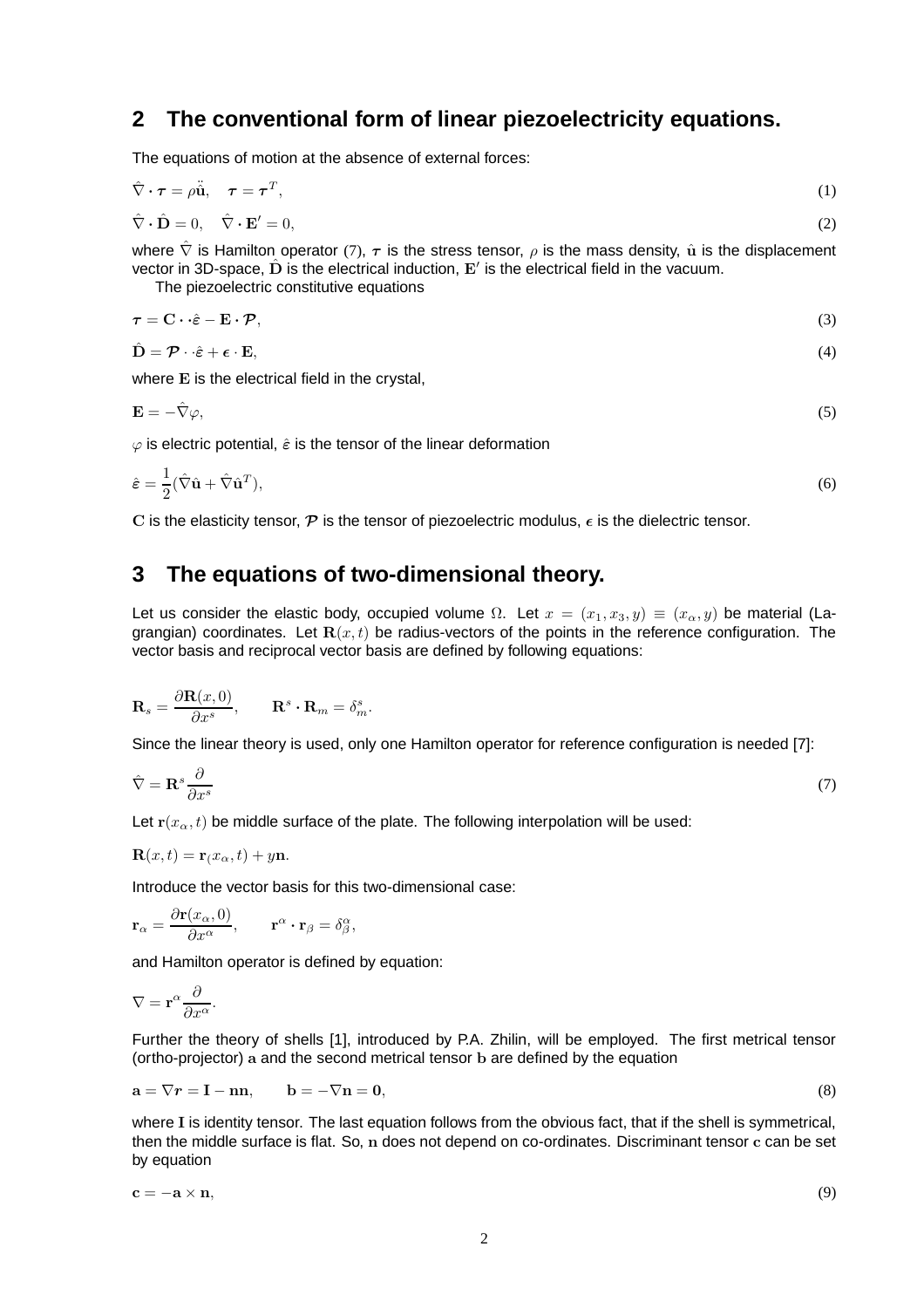and  $\hat{\nabla}$  operator can be represented as

$$
\hat{\nabla} = \nabla + \mathbf{n} \frac{\partial}{\partial y}.\tag{10}
$$

Let the vector  $\hat{\mathbf{u}} = \mathbf{R}(x,t) - \mathbf{R}(x,0)$  be three-dimensional displacement, the vector  $\mathbf{u} = \mathbf{r}(x_0,t) - \mathbf{r}(x_0,0)$ be two-dimensional displacement of points in the middle plane. The simplest approximation for  $\hat{u}$  is

$$
\hat{\mathbf{u}} = \mathbf{u} + y\mathbf{n} \times \boldsymbol{\phi},\tag{11}
$$

where  $\phi(x_0, t)$  is the two-dimensional turn-vector. The tensor of elasticity C satisfies the condition of symmetry and apolarity

$$
\mathbf{C} \cdot \mathbf{d} = \mathbf{d} \cdot \mathbf{C} \quad \forall \mathbf{d}, \qquad \mathbf{C} \cdot \mathbf{d}_1 = 0 \quad \forall \mathbf{d}_1 : \mathbf{d}_1 = -\mathbf{d}_1^T. \tag{12}
$$

Decompose the stress tensor  $\tau = \tau_m + \tau_e$ , where  $\tau_m$  is the mechanical part of the stress tensor and  $\tau_e$  is electrically induced one, by the following way:

$$
\boldsymbol{\tau}_m = \mathbf{C} \cdot \hat{\boldsymbol{\varepsilon}} = \mathbf{C} \cdot \hat{\nabla} \hat{\mathbf{u}}^s = \mathbf{C} \cdot \hat{\nabla} \hat{\mathbf{u}} = \mathbf{C} \cdot (\nabla \mathbf{u} + \hat{\nabla}(y \mathbf{n} \times \boldsymbol{\phi})) =
$$

$$
\mathbf{C} \cdot (\nabla \mathbf{u} + \mathbf{n}(\mathbf{n} \times \boldsymbol{\phi}) + y \hat{\nabla}(\mathbf{n} \times \boldsymbol{\phi}) = \mathbf{C} \cdot (\boldsymbol{\varepsilon} + \mathbf{n}\boldsymbol{\gamma} + y\boldsymbol{\Phi} \cdot \mathbf{c}), \quad (13)
$$

In (13) we have used the following notations:

$$
\varepsilon = \frac{1}{2} (\nabla \mathbf{u} + \nabla \mathbf{u}^T) \tag{14}
$$

is the tensor of deformation in plane;

$$
\gamma = \mathbf{n} \times \phi \tag{15}
$$

is the vector of transversal shear;

$$
\Phi = \nabla \phi \tag{16}
$$

is the bending-twisting tensor. Define the electric field to be parallel to  $n$ :

$$
\mathbf{E}(x_{\alpha},t) = -\frac{V(x_{\alpha},t)}{h(x_{\alpha})}\mathbf{n}, \qquad V = \int_{-h/2}^{h/2} \mathbf{\nabla} \varphi \cdot \mathbf{n} dy,
$$
\n(17)

where  $V$  is the difference of electric potential between upper and lower points of the plate. On the electroded region of the plate  $V = V_0 e^{-i\omega t}$  is applied voltage. In the case of shortened electrodes  $V = 0$ . The electrically induced part of the stress tensor

$$
\boldsymbol{\tau}_e = -\mathbf{E} \cdot \boldsymbol{\mathcal{P}} = \frac{V}{h} \mathbf{n} \cdot \boldsymbol{\mathcal{P}}.
$$
\n(18)

If the material is homogenous, then two-dimensional density at initial state is defined as

$$
\rho_0 = \langle \hat{\rho}_0 \rangle \equiv \int_{-h/2}^{h/2} \hat{\rho}_0 dy = \hat{\rho}_0 h(x_1, x_2). \tag{19}
$$

From the symmetry of the plate with respect to the middle surface it follows, that the first inertia tensor and the second inertia tensor are, respectively

$$
\rho_0 \mathbf{\Theta}_1 = -\langle \hat{\rho}_0 z \rangle \mathbf{c} = 0
$$
  $\rho_0 \mathbf{\Theta}_2 = \langle \hat{\rho}_0 z^2 \mathbf{a} \rangle = \hat{\rho}_0 h^3 / 12 \mathbf{a}$ 

Neglecting irreversible polarization, the following definition for the electric displacement vector can be given:

$$
\hat{\mathbf{D}} = \mathbf{E} + 4\pi \mathbf{P}, \qquad \mathbf{P} = \frac{\partial (q\delta \mathbf{d})}{\partial \Omega},
$$
\n(20)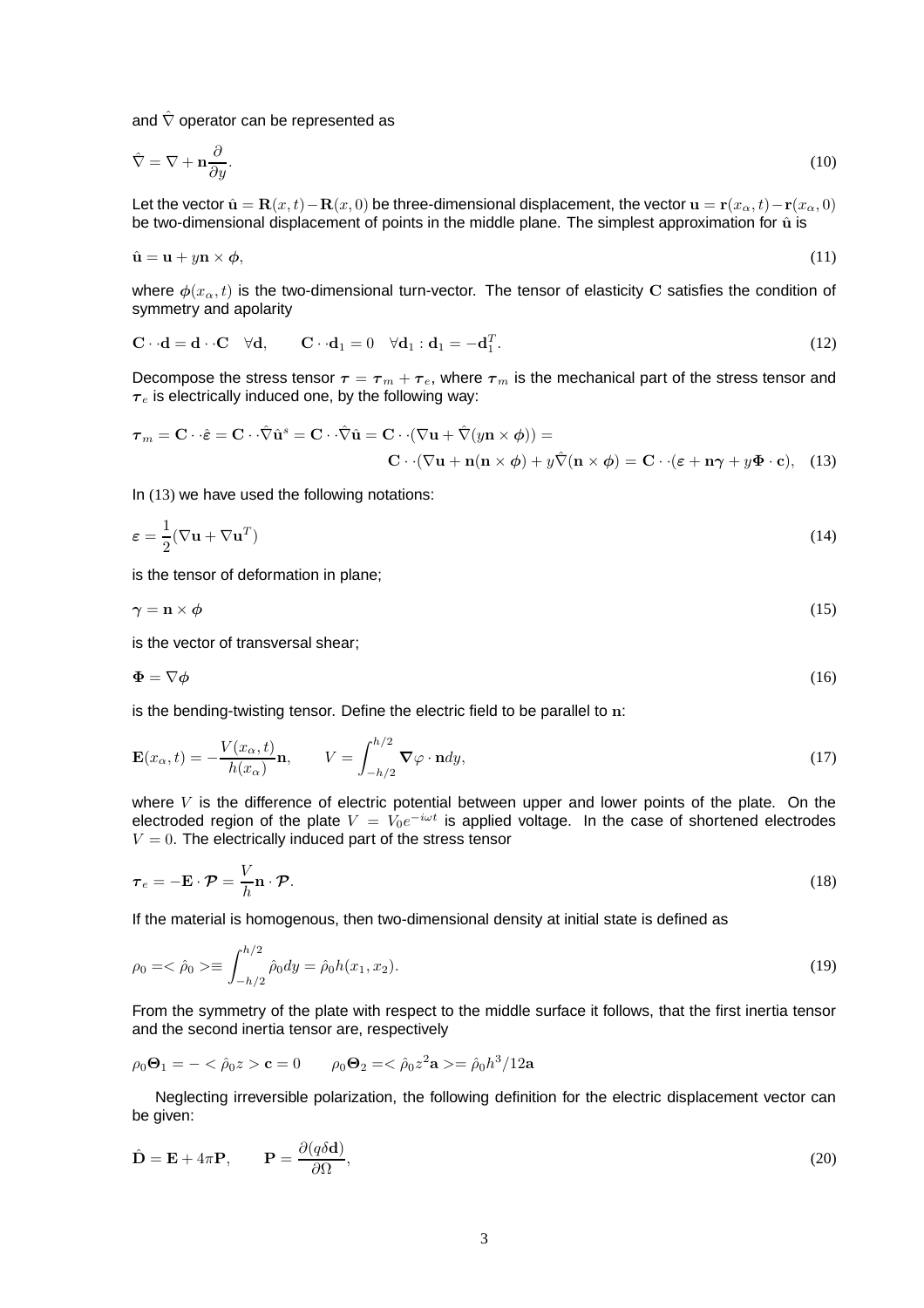where P is polarization vector,  $q$  is total positive charge and  $\delta d$  is difference between centers of positive and negative charges within volume  $\partial \Omega = \partial x_1 \partial x_3 \partial y$ . Integrating the polarization vector along the thickness of the plate, obtain:

$$
\int_{-h/2}^{h/2} \mathbf{P} \cdot \mathbf{n} dy = q \int_{-h/2}^{h/2} \frac{\partial^3 \delta \mathbf{d}}{\partial x_1 \partial x_3 \partial y} \cdot \mathbf{n} dy = \mathbf{n} \cdot \frac{\partial^2}{\partial x_1 \partial x_3} q \int_{-h/2}^{h/2} d\delta \mathbf{d} =
$$

$$
\frac{\partial^2 (q(d^+ - d^-))}{\partial x_1 \partial x_3} = \frac{\partial^2 (q^+ d^+ + q^- d^-)}{\partial x_1 \partial x_3} = \frac{\partial^2}{\partial x_1 \partial x_3} (q^{S+} \frac{h}{2} - q^{S-} \frac{h}{2})) = \frac{\partial^2 (q^S h)}{\partial x_1 \partial x_3},
$$

where  $q^S$  is a surface charge value,  $d^+$  and  $d^-$  are centers of positive and negative charges inside the cylinder  $h\partial S$ . At this point assume that  $h$  changes relatively slowly in planar co-ordinates. Now a new variable is introduced  $Q^S$  - density of surface charge:

$$
Q^S = \frac{1}{h} \int_{-h/2}^{h/2} \mathbf{P} \cdot \mathbf{n} dy.
$$
 (21)

Let us define two-dimensional value of  $\hat{D}$ :

$$
D = -\frac{1}{h} \int_{-h/2}^{h/2} \hat{\mathbf{D}} \cdot \mathbf{n} dy = \frac{V}{h} - 4\pi Q^S.
$$
 (22)

According to [1], the equations of motion are:

$$
\nabla \cdot \mathbf{T} + \rho \mathbf{F} = \rho_0 \ddot{\mathbf{u}},\tag{23}
$$

$$
\nabla \cdot \mathbf{M} + \mathbf{T}_{\times} + \rho \mathbf{L} = \rho_0 \frac{h^2}{12} \ddot{\boldsymbol{\phi}},\tag{24}
$$

where T and M are two-dimensional stress tensor and coupled stress tensor. The energy balance equation for piezoelectrical plate in linear case may be written as:

$$
\rho \dot{F} = (\mathbf{T} \cdot \mathbf{a}) \cdot \dot{\boldsymbol{\varepsilon}} + (\mathbf{T} \cdot \mathbf{n}) \cdot \dot{\boldsymbol{\gamma}} + \mathbf{M}^T \cdot \dot{\boldsymbol{\Phi}} - D\dot{V},\tag{25}
$$

where  $F$  is the mass density of free energy. Let the initial stress is zero. Since we are interested in a linear theory only, we construct a homogenous quadratic form of  $F$ :

$$
\rho F = \frac{1}{2} \varepsilon \cdot \mathbf{C}_1 \cdot \varepsilon + \frac{1}{2} \gamma \cdot \mathbf{\Gamma} \cdot \gamma + \frac{1}{2} \Phi \cdot \mathbf{C}_3 \cdot \Phi + \frac{1}{2} \varepsilon V^2 + \varepsilon \cdot \mathbf{C}_2 \cdot \Phi + \gamma \cdot \mathbf{\Gamma}_1 \cdot \varepsilon + \gamma \cdot \mathbf{\Gamma}_2 \cdot \Phi + V \mathcal{P}_1 \cdot \varepsilon + V \mathcal{P}_2 \cdot \gamma + V \mathcal{P}_3 \cdot \Phi \quad (26)
$$

From (25) and (26), Cauchy-Green relations follow:

$$
\mathbf{T} \cdot \mathbf{a} = \frac{\partial \rho F}{\partial \varepsilon} = \mathbf{C}_1 \cdot \varepsilon + \mathbf{C}_2 \cdot \Phi + \gamma \cdot \mathbf{\Gamma}_1 + V \mathcal{P}_1,
$$
\n(27)

$$
\mathbf{N} \equiv \mathbf{T} \cdot \mathbf{n} = \frac{\partial \rho F}{\partial \gamma} = \mathbf{\Gamma} \cdot \gamma + \mathbf{\Gamma}_1 \cdot \varepsilon + \mathbf{\Gamma}_2 \cdot \Phi + V \mathcal{P}_2,
$$
\n(28)

$$
\mathbf{M}^T = \frac{\partial \rho F}{\partial \Phi} = \boldsymbol{\varepsilon} \cdot \mathbf{C}_2 + \mathbf{C}_3 \cdot \Phi + \boldsymbol{\gamma} \cdot \mathbf{\Gamma}_2 + V \mathcal{P}_3,\tag{29}
$$

$$
D = -\frac{\partial \rho F}{\partial V} = -\epsilon V - \mathcal{P}_1 \cdot \varepsilon - \mathcal{P}_2 \cdot \gamma - \mathcal{P}_3 \cdot \Phi.
$$
\n(30)

In (27), (28) and (29)  $C_1$ ,  $C_2$ ,  $C_3$ ,  $\Gamma$ ,  $\Gamma_1$ ,  $\Gamma_2$ ,  $\mathcal{P}_1$ ,  $\mathcal{P}_2$ ,  $\mathcal{P}_3$  and  $\epsilon$  are material tensors of the shell. Equations (23), (24), (2) together with (27)-(30) completely specify the system of 6 equations, that can be solved. But for this it is necessary to derive two-dimensional material tensors, mentioned above.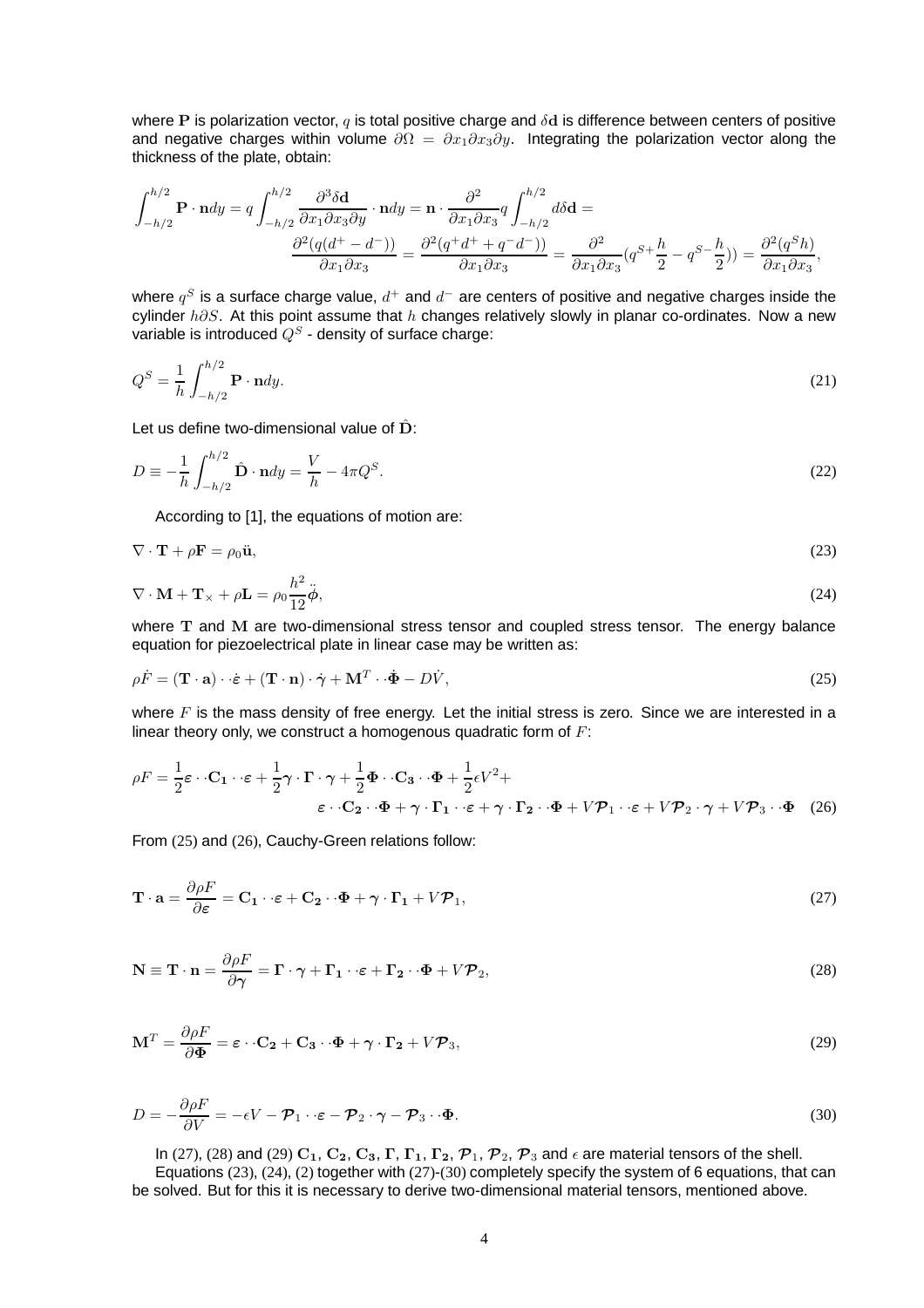## **4 Material tensors.**

#### **4.1 Representation of material tensors.**

Let us introduce two orthogonal vector basises: the crystalline basis  $(\mathbf{e}_1^0,\,\mathbf{e}_2^0,\,\mathbf{e}_3^0)$  and the plate basis  $(\mathbf{e}_1,\,$  $e_2, e_3$ ). These basises are connected by the equations

$$
\mathbf{e}_i = \mathbf{Q} \cdot \mathbf{e}_i^0, \qquad \mathbf{e}_i^0 = \mathbf{Q}^T \cdot \mathbf{e}_i. \tag{31}
$$

Q is orthogonal transformation tensor. For doubly rotated quartz cuts

$$
\mathbf{Q} = \mathbf{P}(\alpha_2 \mathbf{e}_1) \cdot \mathbf{P}(\alpha_1 \mathbf{e}_3),\tag{32}
$$

where the notation

 $P(\alpha m) = (1 - cos\alpha)mm + cos\alpha I + sin\alpha m \times I$ 

is adopted. For example, for SC-cut  $\alpha_1 = 21°56'$ ,  $\alpha_2 \approx 34°$ . Usually the material tensor is defined in the crystalline basis

$$
\mathbf{C} = C_{ijkl}^0 \mathbf{e}_j^0 \mathbf{e}_k^0 \mathbf{e}_l^0, \tag{33}
$$

where  $C^0_{ijkl}$  are known from the experimental data. It is easy to represent this tensor in the plate basis:

$$
\mathbf{C} = C_{ijkl}^0(\mathbf{Q}^T \cdot \mathbf{e}_i)(\mathbf{Q}^T \cdot \mathbf{e}_j)(\mathbf{Q}^T \cdot \mathbf{e}_k)(\mathbf{Q}^T \cdot \mathbf{e}_l) = C_{ijkl}\mathbf{e}_i\mathbf{e}_j\mathbf{e}_k\mathbf{e}_l.
$$
 (34)

The plate is vibrating in the vicinity of desired thickness-shear mode, so called, mode C. This means that  $\phi_3$  is much larger than other variables. This condition is automatically valid when singly-rotated crystals are considered. But, when the crystal is doubly rotated, it is useful to employ the procedure of co-ordinate system transformation, described in [5]. This transformation allows to neglect all other variables, but  $\phi_3$ .

#### **4.2 Material tensors for 2D shells.**

Two-dimensional stress tensor, couples stress tensor and bending stress vector are expressed from three-dimensional stress tensor by equations

$$
\mathbf{T} \cdot \mathbf{a} = \langle \mathbf{a} \cdot \boldsymbol{\tau} \cdot \mathbf{a} \rangle, \quad \mathbf{M} = \langle \mathbf{a} \cdot \boldsymbol{\tau} \cdot \mathbf{c} z \rangle, \quad \mathbf{N} = \langle \mathbf{a} \cdot \boldsymbol{\tau} \cdot \mathbf{n} \rangle. \tag{35}
$$

By using (22), (35), (13) and (18), and performing integration over the plate thickness, it is possible to obtain the relation between two-dimensional stress tensors and two-dimensional deformations (14), (15),  $(17)$  and  $V$ :

$$
\mathbf{T} \cdot \mathbf{a} = h\mathbf{a} \cdot (\mathbf{C} \cdot \varepsilon) \cdot \mathbf{a} + h\mathbf{a} \cdot (\mathbf{C} \cdot (\mathbf{n}\gamma)) \cdot \mathbf{a} + V\mathbf{a} \cdot (\mathbf{n} \cdot \mathcal{P} \cdot \mathbf{a})
$$
(36)

$$
\mathbf{N} = h\mathbf{a} \cdot (\mathbf{C} \cdot \varepsilon) \cdot \mathbf{n} + h\mathbf{a} \cdot (\mathbf{C} \cdot (\mathbf{n}\gamma)) \cdot \mathbf{n} + V\mathbf{a} \cdot (\mathbf{n} \cdot \mathcal{P} \cdot \mathbf{n}),
$$
\n(37)

$$
\mathbf{M} = \frac{h^3}{12} \mathbf{a} \cdot (\mathbf{C} \cdot (\mathbf{\Phi} \cdot \mathbf{c})) \cdot \mathbf{c}.
$$
 (38)

$$
D = \frac{V}{h}\mathbf{n} \cdot \boldsymbol{\epsilon} \cdot \mathbf{n} - \mathbf{n} \cdot \boldsymbol{\mathcal{P}} \cdot \boldsymbol{\epsilon} - \mathbf{n} \cdot \boldsymbol{\mathcal{P}} \cdot \cdot (\mathbf{n}\boldsymbol{\gamma})
$$
(39)

Comparing equations (27), (28), (29) and (30) with (36), (37), (38) and (39) it is possible to calculate the material tensors for the given h-profile shell:

$$
\Gamma = hC_{\alpha 2\beta 2}e_{\alpha}e_{\beta}, \qquad \Gamma_1 = hC_{\alpha\beta\gamma 2}e_{\gamma}e_{\alpha}e_{\beta}, \qquad \Gamma_2 = 0,
$$
\n(40)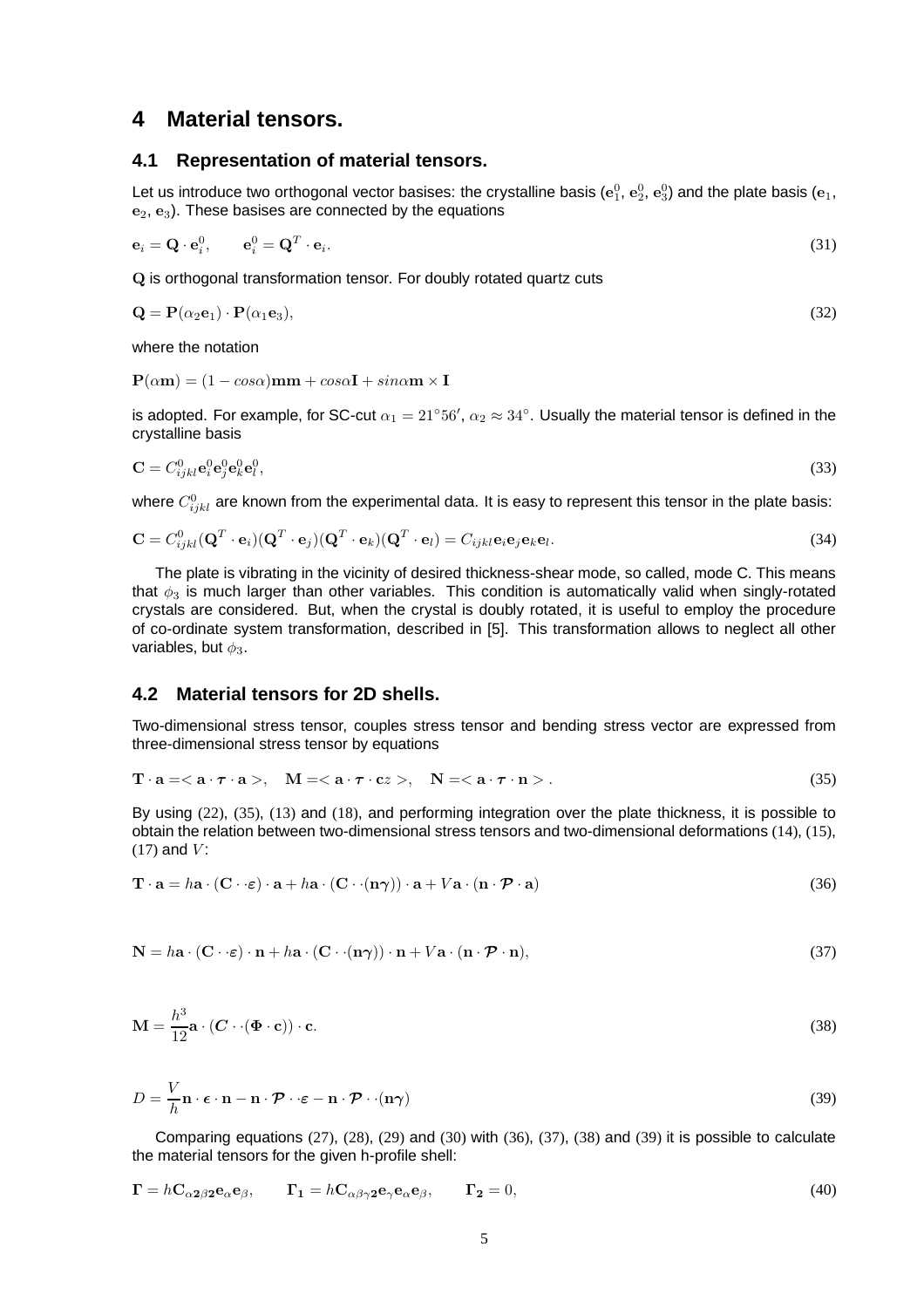$$
\mathbf{C_1} = h\mathbf{a} \cdot \mathbf{C}, \qquad \mathbf{C_2} = 0, \qquad \mathbf{C_3} = \frac{h^3}{12} \mathbf{C_{i_1 j_1 l k_1}} a_{j i_1} c_{k k_1} c_{j_1 i} \mathbf{e}_i \mathbf{e}_j \mathbf{e}_k \mathbf{e}_l,\tag{41}
$$

$$
\mathcal{P}_1 = \mathbf{a} \cdot (\mathbf{n} \cdot \mathcal{P} \cdot \mathbf{a}), \qquad \mathcal{P}_2 = \mathbf{a} \cdot (\mathbf{n} \cdot \mathcal{P} \cdot \mathbf{n}), \qquad \mathcal{P}_3 = 0,
$$
\n(42)

$$
\epsilon = -\frac{1}{h}\mathbf{n} \cdot \boldsymbol{\epsilon} \cdot \mathbf{n} \tag{43}
$$

If the crystal is electrically fixed, i.e.  $D = 0$ , then it is possible to introduce modified 2D tensors:

$$
\mathbf{C}'_1 = \mathbf{C}_1 - \frac{\mathcal{P}_1 \otimes \mathcal{P}_1}{\epsilon}, \qquad \mathbf{\Gamma}' = \mathbf{\Gamma} - \frac{\mathcal{P}_2 \otimes \mathcal{P}_2}{\epsilon}, \qquad \mathbf{\Gamma}'_1 = \mathbf{\Gamma}_1 - \frac{\mathcal{P}_2 \otimes \mathcal{P}_1}{\epsilon}.
$$
 (44)

### **5 Solution.**

In order to construct the equation describing free mode C vibration, substitute (14)-(17) and known material tensors into Cauchy-Green relations. Using equations of motion (23) and (24), it is possible to write the system of 5 equations with 5 variables. Now we don't take into account electrical effects. Neglecting coupling with the thickness displacement  $u_2$  and  $\partial h/\partial x_1$ ,  $\partial h/\partial x_3$ , the following two-dimensional system of equations, describing thickness-shear vibrations is obtained:

$$
C_{55}\frac{\partial^2 \phi_1}{\partial x_1^2} + C_{33}\frac{\partial^2 \phi_1}{\partial x_3^2} + 2C_{35}\frac{\partial^2 \phi_1}{\partial x_1 \partial x_3} - C_{15}\frac{\partial^2 \phi_3}{\partial x_1^2} - C_{35}\frac{\partial^2 \phi_1}{\partial x_3^2} - (C_{13} + C_{55})\frac{\partial^2 \phi_3}{\partial x_1 \partial x_3} + \frac{12C_{46}}{h^2}\phi_3 - \frac{12C_{44}}{h^2}\phi_3 - \rho\ddot{\phi}_1 = 0, \quad (45)
$$

$$
C_{11}\frac{\partial^2 \phi_3}{\partial x_1^2} + C_{55}\frac{\partial^2 \phi_3}{\partial x_3^2} + 2C_{15}\frac{\partial^2 \phi_3}{\partial x_1 \partial x_3} - C_{15}\frac{\partial^2 \phi_1}{\partial x_1^2} - C_{35}\frac{\partial^2 \phi_1}{\partial x_3^2} - C_{35}\frac{\partial^2 \phi_1}{\partial x_3^2} - (C_{13} + C_{55})\frac{\partial^2 \phi_1}{\partial x_1 \partial x_3} + \frac{12C_{46}}{h^2} \phi_1 - \frac{12C_{66}}{h^2} \phi_3 - \rho \ddot{\phi}_3 = 0 \quad (46)
$$

The constants  $C_{mn}$ , appearing in (45) and (46) denote standard form for symmetric elastic tensor (34). Further simplification is based on the case  $\phi_3 \gg \phi_1$ , i.e. when we consider vibrations of mode "C". Thus, the following approximated equation is obtained:

$$
C_{11}\frac{\partial^2 \phi_3}{\partial x_1^2} + C_{55}\frac{\partial^2 \phi_3}{\partial x_3^2} + 2C_{15}\frac{\partial^2 \phi_3}{\partial x_1 \partial x_3} - \frac{12C_{66}}{h^2}\phi_3 - \rho \ddot{\phi}_3 = 0. \tag{47}
$$

This equation does not contain any information about the interference with "B"-mode ( $\phi_1 \gg \phi_3$ ) and may give errors when computing high frequency modes. In this case it is better to use equations (45) and  $(46)$ .

Let us specify the form of h. Assume the radius of the sphere  $R_{sph} \gg h_0$  and, thus, the following expression may be used:

$$
h = h_0 \left( 1 - \frac{x_1^2 + x_3^2}{h_0 R_{sph}} \right) \tag{48}
$$

The solution may be approximately found as a finite sum

$$
\phi_3(x_1, x_3) = \sum_{i=1}^{N_1} \sum_{j=1}^{N_2} A_{ij} U_i(x_1/L_1) U_j(x_3/L_3),\tag{49}
$$

where  $U_n(x)$  is the set of functions, orthogonal in the range  $x \in [-1, 1]$ .

The equations (45) and (46), or (47), if more simple case is considered, together with (49) allow to form  $N_1 \times N_2$  matrix for coefficients  $A_{ij}$ . As usual, the vanishing determinant of this matrix corresponds to the eigen-mode. For more accurate results, it is necessary to use the correction factor  $\pi^2/12$  when determining the eigenfrequencies.

The crystal lens with radius of 5cm, plate diameter 8mm and maximal thickness 1mm, made of "SC" cut of quartz, was analyzed. The shapes of eigenmodes are presented below.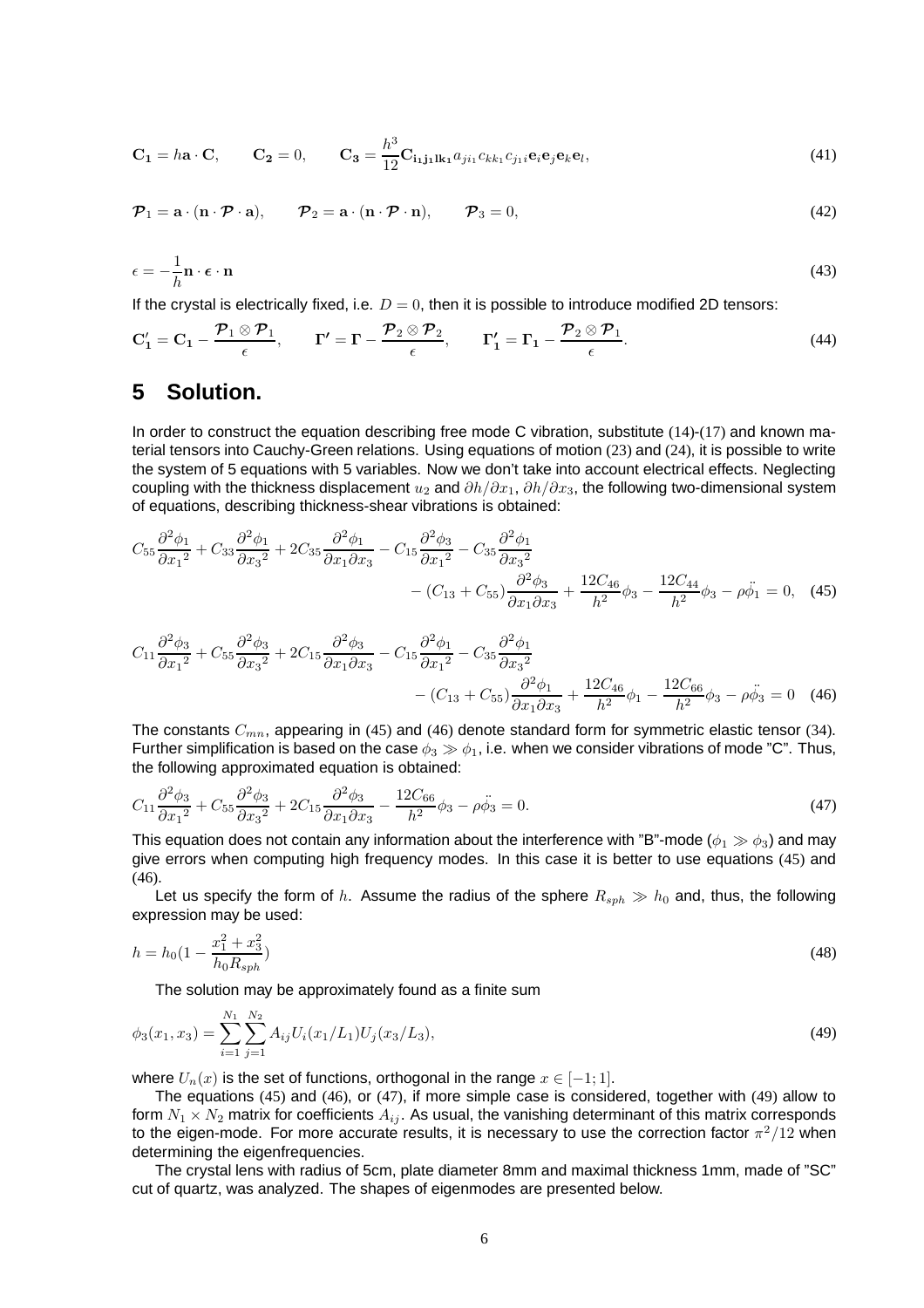

Figure 2: The main ("100") thickness-shear mode (1889Hz\*m) Figure 3: "101" anharmonic mode (2015Hz\*m)



Figure 4: "110" anharmonic mode (2024Hz\*m) Figure 5: "111" anharmonic mode (2155Hz\*m)